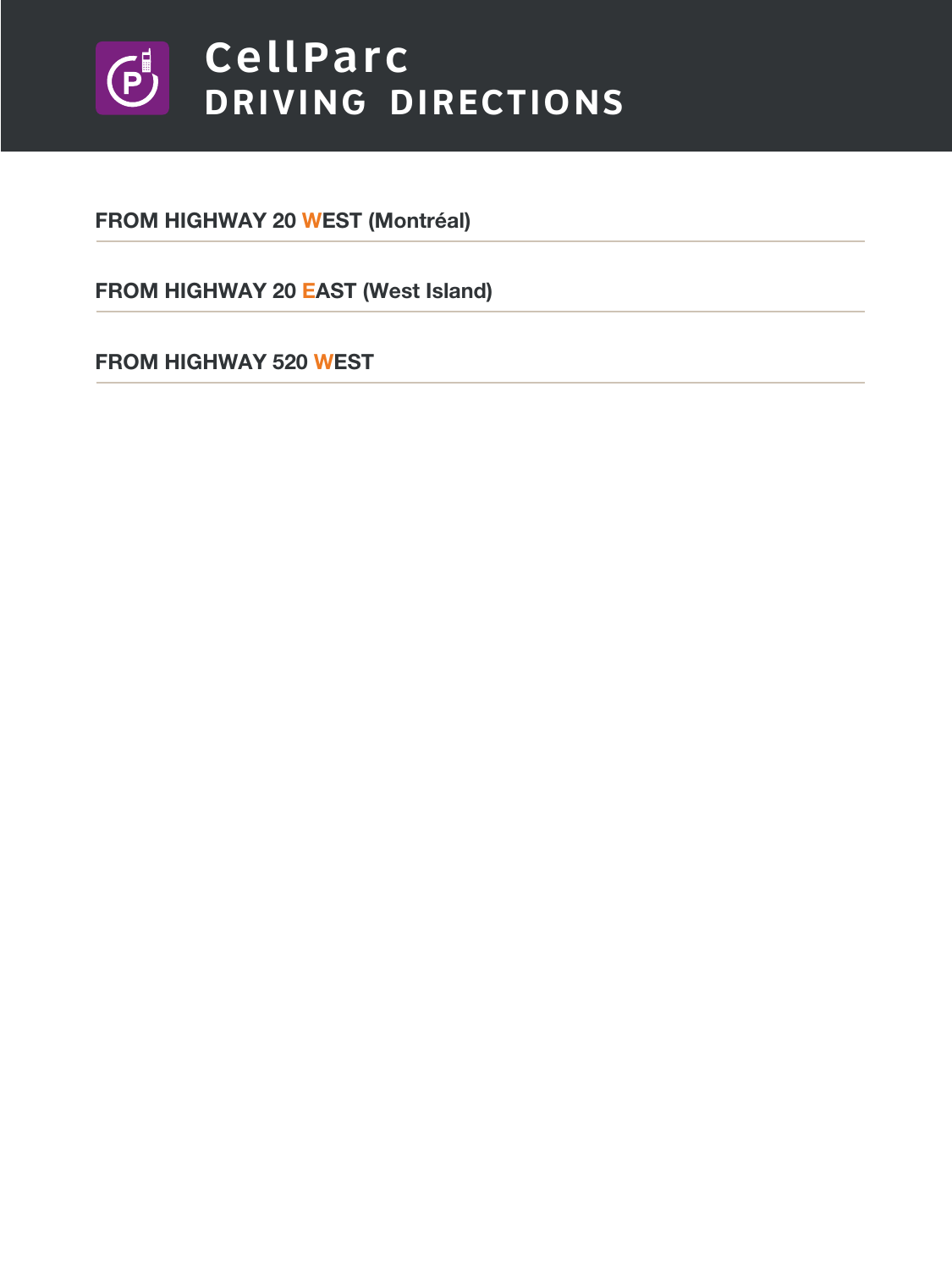## <span id="page-1-0"></span>CellParc  $\bigoplus^{\exists}$ DRIVING DIRECTIONS

### **FROM HIGHWAY 20 WEST (Montréal)**

- **1 Take Exit 56-O, following the sign for the airport.**
- **2 Take the exit marked Cardinal Avenue.**
- **3 At the stop sign, turn left on Albert-de-Niverville boulevard.**
- **4 Turn left on Arthur-Fecteau Street.**
- **5 The CellParc entrance will be on your right.**

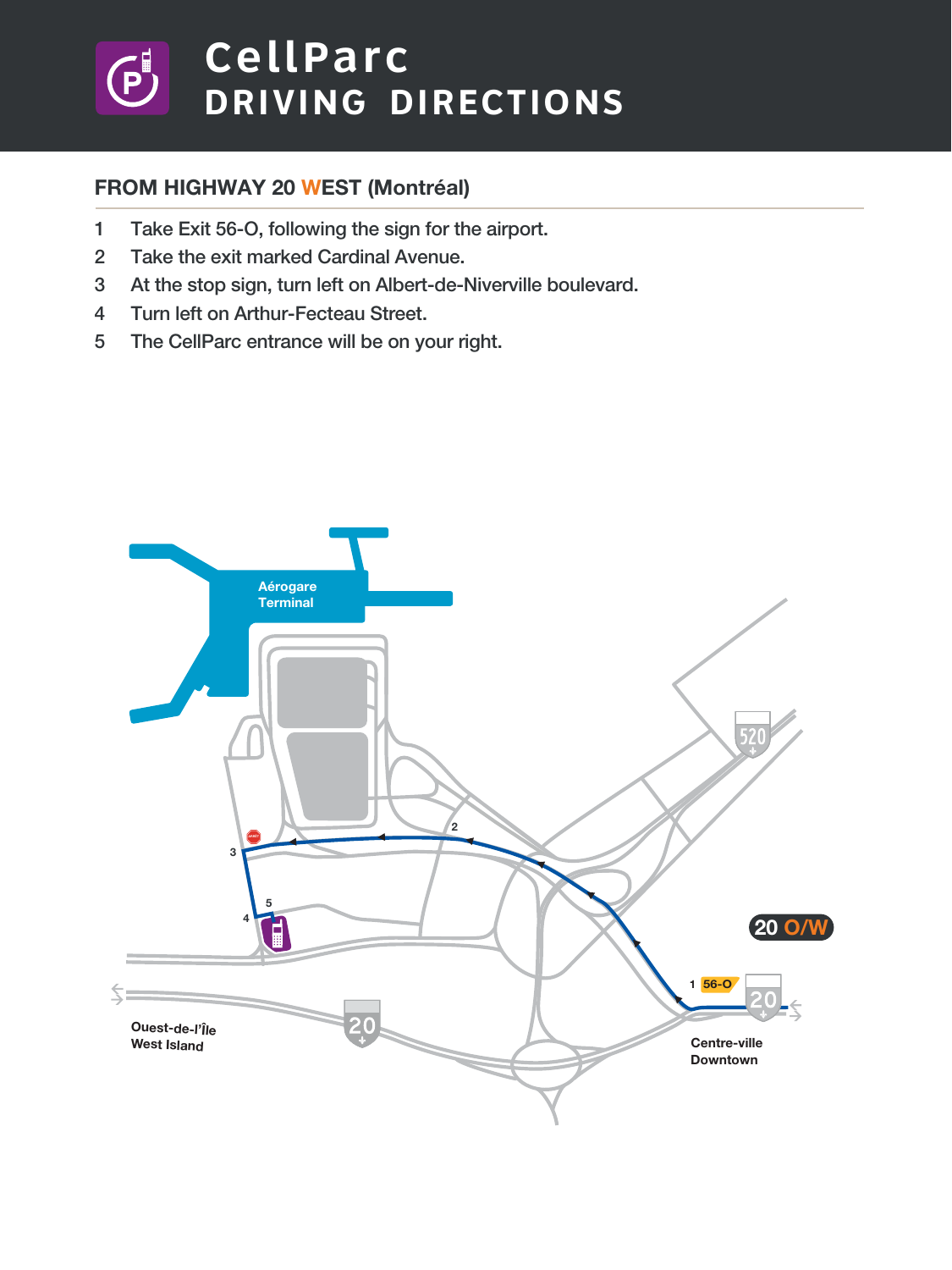# <span id="page-2-0"></span>CellParc DRIVING DIRECTIONS

### **FROM HIGHWAY 20 EAST (West Island)**

- **1 Take Exit 56, following the sign for the airport/A-520 Est/Avenue Dorval.**
- **2 In the Dorval roundabout follow directions to the airport/Autoroute Côte-de-Liesse (A-520 Est).**
- **3 As you drive beneath the overpass, stay in the left lane and follow directions to the airport.**
- **4 Take the exit marked Cardinal Avenue.**
- **5 At the stop sign, turn left on Albert-de-Niverville boulevard.**
- **6 Turn left on Arthur-Fecteau Street.**
- **7 The CellParc entrance will be on your right.**